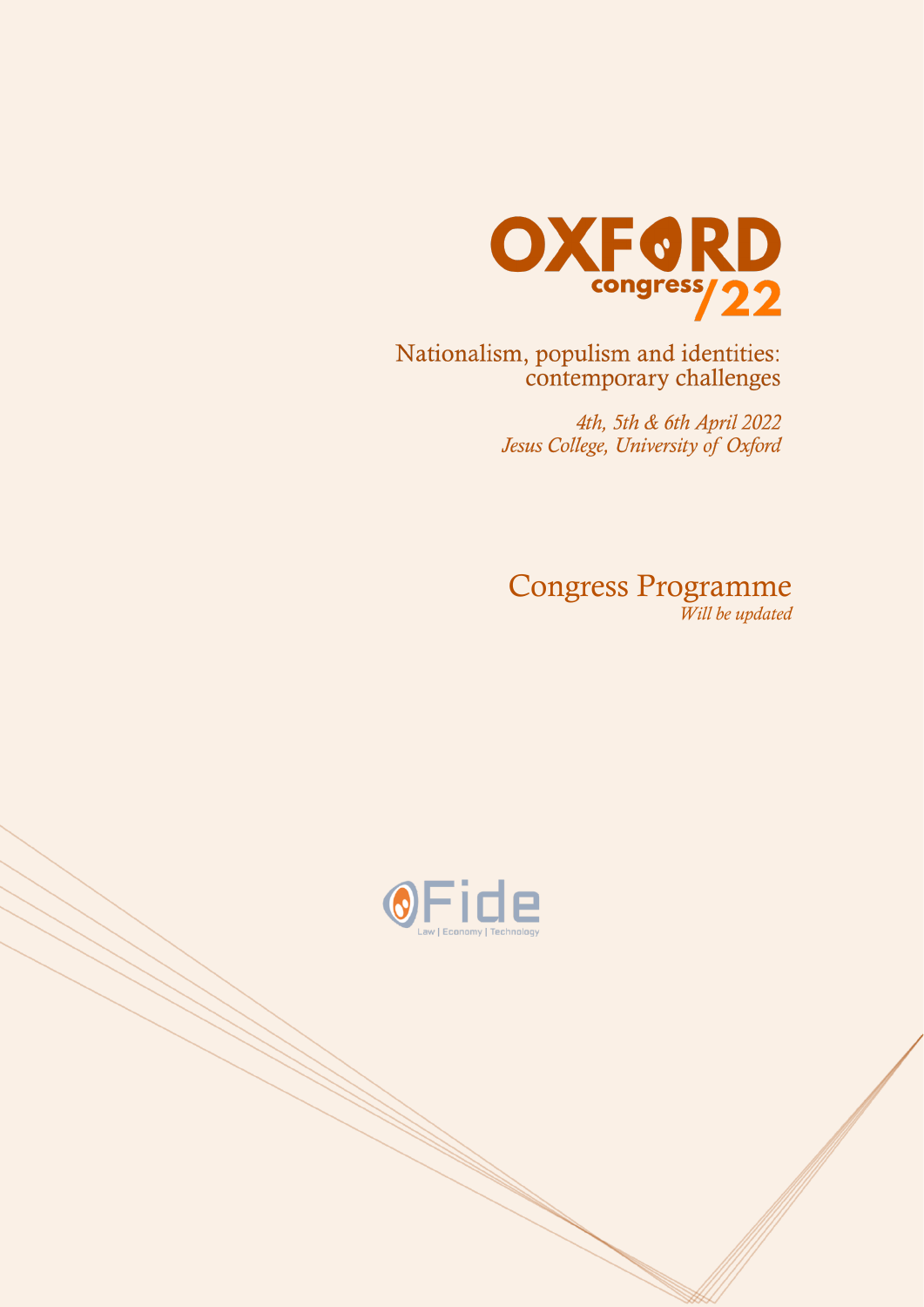



# **Monday 4th April 2022**

*On the first afternoon, the Congress will be opened. The initial focus will be on the analysis of the main challenges of climate change, including proposals to address those challenges. There will be a separate discussion on the impact of nationalist/populist policies on the funding of South American pension schemes: the current status quo and proposals for reform. The day will conclude with a high-level keynote speech on the Sri Lankan experience in respect of the climate change issues.*

12.00-12:25pm: Congress Registration

12.30 - 2pm: Welcome Lunch (Dinning Hall)

2.30-3.00pm: Reception and Access to the congress sessions (The Bastion)

3.00-4.30pm: Plenary session- Panel discussion

Net-zero will need huge investment, new technology, support for developing countries, and to overcome the blocking tactics of populists. How optimistic should we be?

- Gordon L Clark DSc FBA, Professorial Fellow at St Edmund Hall, Oxford and Director Emeritus Smith School of Enterprise and the Environment, Oxford University. He has held appointments at the Harvard Kennedy School of Government, Harvard Law School, the University of Chicago, Carnegie Mellon University, and Monash University and has been an Andrew Mellon Fellow at the US National Academy of Sciences.
- Radhika Khosla, Associate Professor at the Smith School of Enterprise and Environment, and Research Director of the Oxford India Centre for Sustainable Development at the University of Oxford. She works on examining the productive tensions between urban transitions, energy services consumption and climate change with a focus on developing country cities.
- Michael Urban, Deputy Head of Sustainability Research at Lombard Odier (LO), which is a Swiss Bank specialising in wealth and asset management. He joined LO's Sustainable Investment Research, Strategy and Stewardship (SIRSS) team in 2020. He brings to the panel expertise in the challenges and opportunities of investing in the transition to net-zero.

Panel chaired by: Derrick Wyatt QC, Emeritus Professor of Law at the Faculty of Law, University of Oxford, Emeritus Fellow of St Edmund Hall, Oxford and formerly a member of Brick Court Chambers, London. Member of Fide's International Academic Council.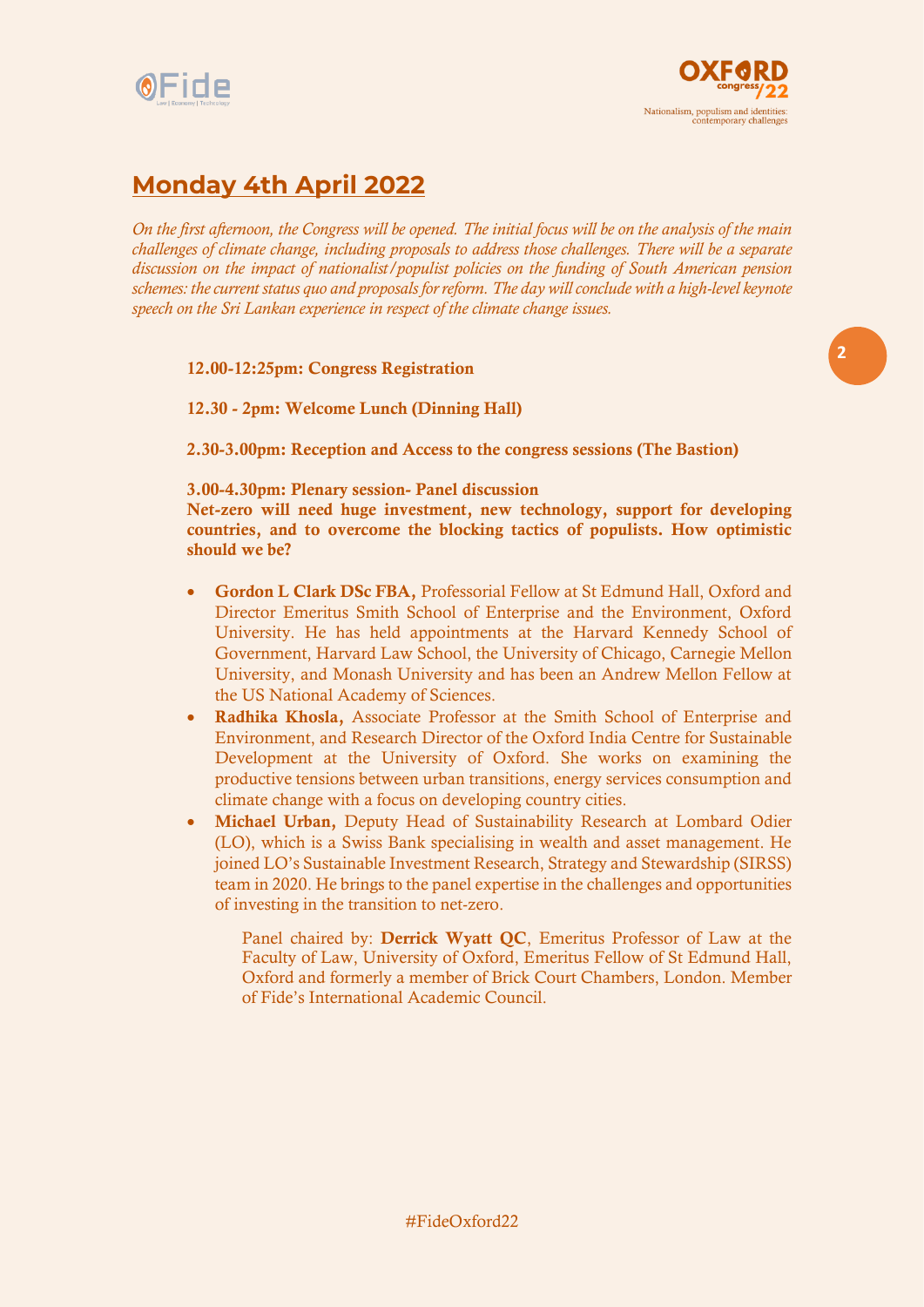



### 4.30-5.00pm: Tea / Coffee The Bastion

## 5.00-5.55pm: Plenary session- Panel discussion Impact of nationalist/ populist policies on the funding of South American pension schemes: the current status quo and proposals for reform

Opening and welcome by Juan Ramón Caridad, Member of the Board of Fide Foundation

- Guillermo Arthur, President of the International Federation of Pension Fund Administrators (FIAP).
- Santiago Montenegro, President of the Colombian Association of Pension and Fund Administrators (ASOFONDOS).
- René Novellino, Executive Director of the Salvadorean Association of Pension Funds Administrators (ASAFONDOS).

Panel led and moderated by **Ángel Martínez-Aldama**, President of the Spanish Association of Investment and Pension Funds (INVERCO).

6.00-6.45pm: Keynote Session- Sri Lanka's experience of combating climate change Keynote speaker - HE Saroja Sirisena, High Commissioner for Sri Lanka to the United Kingdom

7.15-7.30pm: Jesus College Hall

7.30-9.15pm: Welcome Dinner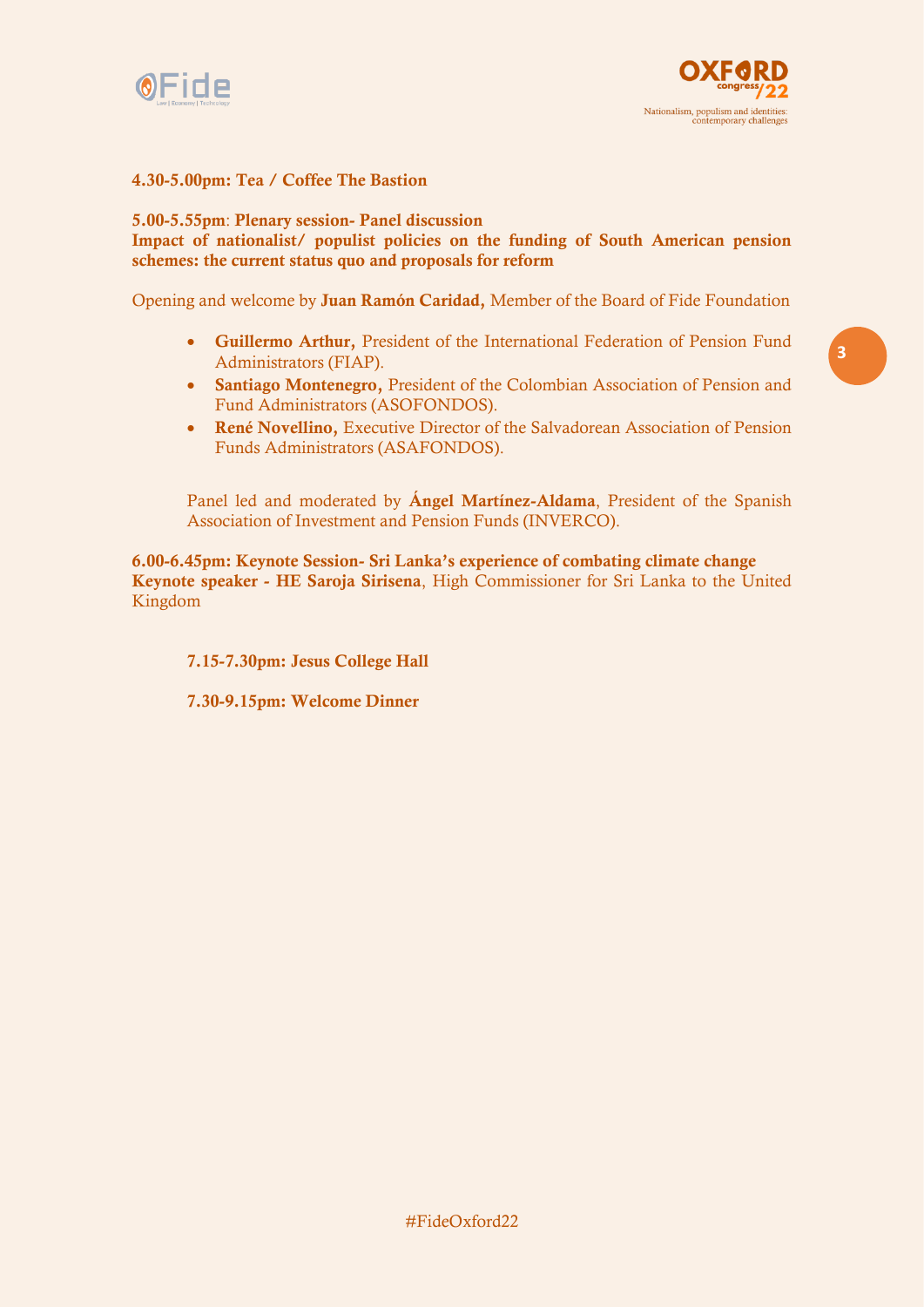



# **Tuesday, 5th April 2022**

*On the second day, the Congress will start with a keynote speaker Rt Hon Sir John Mummery, formerly a member of the Court of Appeal of England and Wales on the legal profession in England and Wales, Bencher of Gray's Inn (member of the governing council) followed by several panel discussions on nationalism and populism at the national level, nationalism, populism, and the economy, Constitutional, legal and governance questions in the context of nationalism, and finally a panel discussion on refugees, nationalism, and externalization policies.*

## 9.00-9.15am: Meeting of International Academic Council

## 09.15-09.30am: Tea / Coffee The Bastion

9.30-10.00am: Keynote speaker- Rt Hon Sir John Mummery, formerly a member of the Court of Appeal of England and Wales. Bencher of Gray's Inn (member of the governing council).

Topic: the legal profession in England and Wales; how Gray's Inn fits into the legal landscape; why and how Gray's Inn values international collaboration.

#### 10.00-10.55am: Panel discussion: Nationalism and populism at the national level

- ➢ Leader: Juan Martínez Calvo, Partner in Simmons & Simmons, Madrid office, whose practice is focused on the energy and infrastructure sectors, advising funds, developers, contractors, lenders, and public bodies.
- ➢ Constructive friend: Marie-Pierre Rey, Director of the Sorbonne research unit 'Identities, international relations, and civilizations of Europe', Professor of Modern History at the University Panthéon-Sorbonne, and specialist of Russian-European relations.
- ➢ Panellists:
	- o Stefania Baroncelli, Tenured full professor, Public and European Union Law, Free University of Bozen/Bolzano
	- o Joaquín Echánove Orbea, Partner in the DLA Piper's Corporate and M&A department at the Madrid office
	- o Maria Garrote, Associate Professor of Constitutional Law at the Faculty of Law, Complutense University of Madrid
	- o Professor Richard H. Pildes, Professor of Constitutional Law, New York University. Member of the American Academy of Arts and Sciences and the American Law Institute

#### 11.00-11.30am: Coffee break – The Bastion

11.30-12.25am: Panel discussion: Working Group: Nationalism, populism, and the economy (1)

- ➢ Leader: Jorge Padilla, Senior Managing Director and Head of Compass Lexecon EMEA.
- ➢ Constructive friend: Frédéric Jenny, Emeritus Professor, Economics Department, ESSEC Business School. Co-Director of the European Center for Law and Economics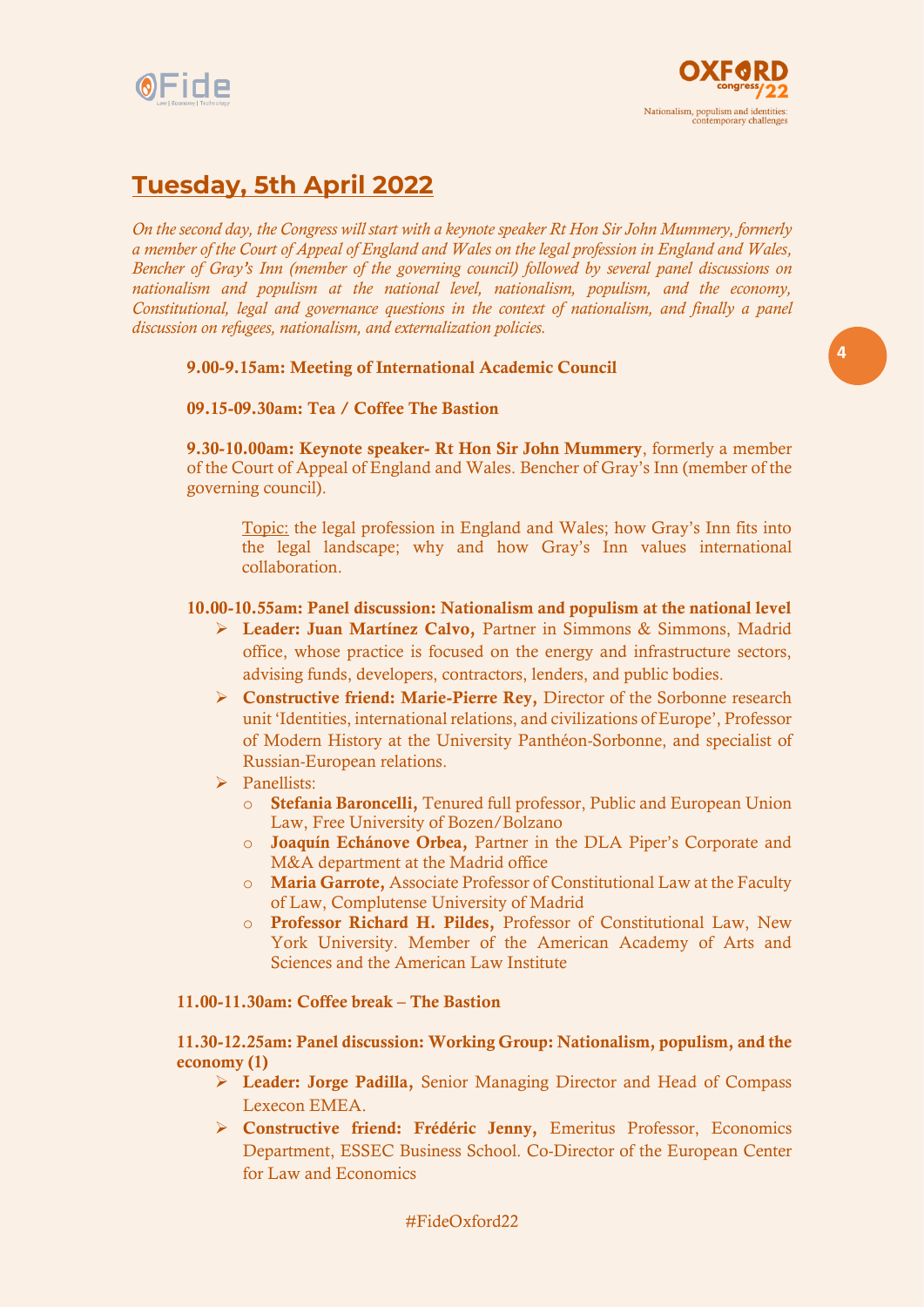



# *Sub-group 1: Globalisation and Populism.*

- ➢ Leader: Laurent Manderieux, Professor of Intellectual Property Law at L. Bocconi University of Milan, Italy. Member of Fide's Academic Council
- ➢ Constructive friend: Jorge Padilla
- ➢ Panellists:
	- o Enrique Chamorro, Partner in the Department of M&A and Private Equity at DLA Piper
	- o Prof. Elisabetta Marafioti, Professor of Management at University of Milano–Bicocca

## 12.30-1.30pm: Lunch time – Dining Hall

# 1.45-2.45pm: Panel discussion: Working Group: Nationalism, populism, and the economy. (2)

- ➢ Leader: Jorge Padilla, Senior Managing Director and Head of Compass Lexecon EMEA.
- ➢ Constructive friend: Frédéric Jenny, Emeritus Professor, Economics Department, ESSEC Business School. Co-Director of the European Center for Law and Economics

## *Sub-group 2: The Future of the EU Project*

- ➢ Leader: Juan Espinosa, Partner at Silverback Advocacy
- ➢ Constructive friend: Frédéric Jenny
- ➢ Panellists:
	- o Maria Pilar Canedo, Member of the Board of the Spanish National Commission of the Markets and of the Competition
	- o Sonsoles Centeno Huerta, Partner of the European Union Law Department at Pérez-Llorca
	- o Martín Martínez Navarro, Référendaire (law clerk) at the General Court of the European Union since 2014

## 3.00-3.30pm: Coffee Break - The Bastion

# 3.30-4.25pm: Panel discussion: Working Group: Nationalism, populism, and the economy. *(3)*

#### *Subgroup 3: Populism and Inequality*

- ➢ Leader: Joe Perkins, Senior Vice President and Head of Research at Compass Lexecon based in London.
- ➢ Constructive friend: Jorge Padilla
- ➢ Panellists:
	- o Cecilia García-Peñalosa, Professor of Economics at Aix-Marseille University and senior research fellow at the Centre National de la Recherche Scientifique (CNRS).
	- o Eva M. Gutiérrez, Lead Financial Economist in the Latin American and Caribbean Region of the World Bank
	- o Francisco de la Torre, Tax inspector

# [#FideOxford22](https://thinkfide.com/en/oxford-22-nationalism-populism-and-identities-contemporary-challenges/)

**5**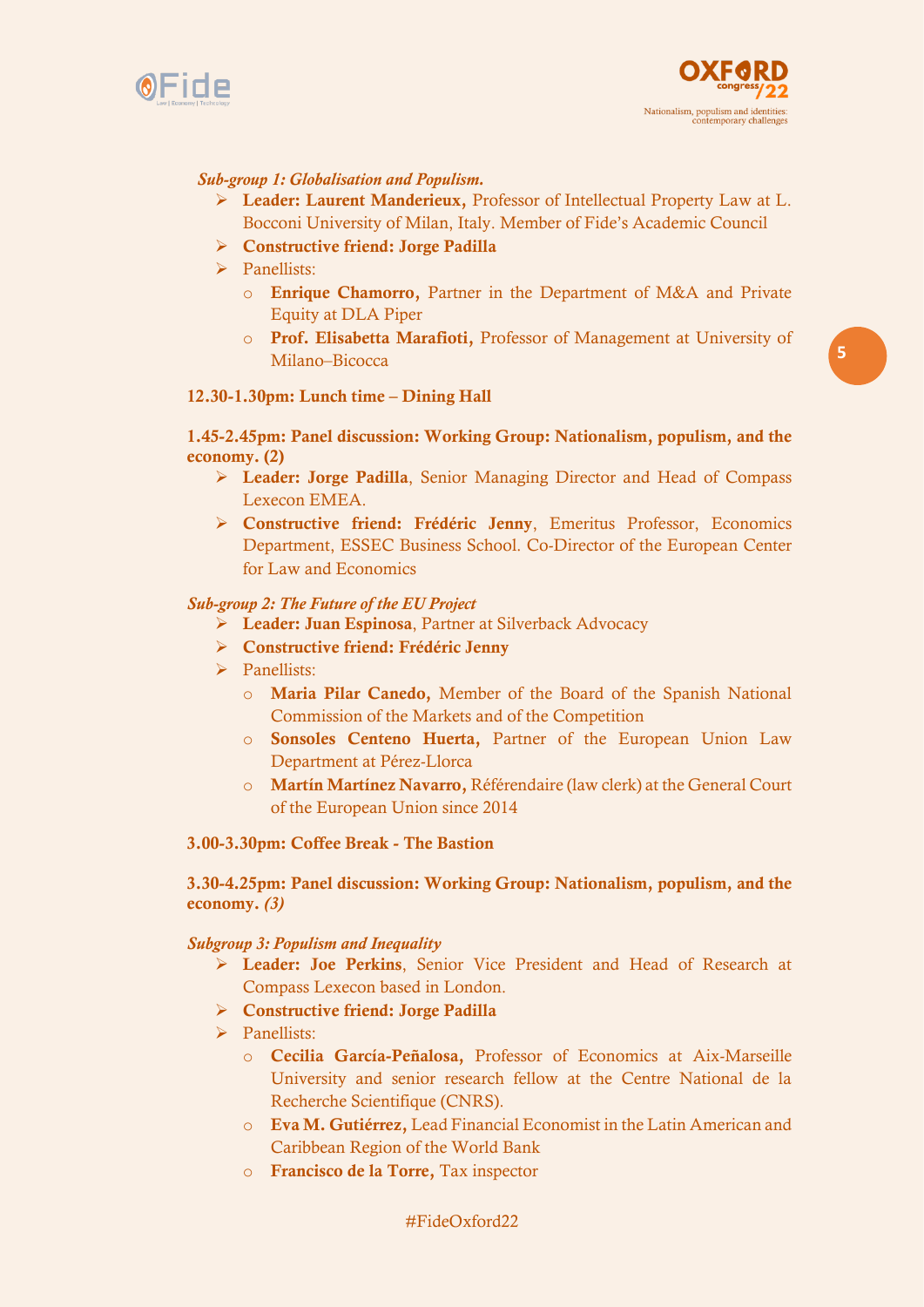



o Julio Veloso, Partner of Broseta since 2009, Head of the Private Equity, Funds and M&A area

## 4.30-5.45pm: Panel discussion: Working Group: Constitutional, legal and governance questions in the context of nationalism

- ➢ Leader: Ramón Palacín, Managing Partner, EY Abogados. Specialist in tax law, especially in international taxation
- ➢ Constructive friend: Derrick Wyatt QC, Emeritus Professor of Law at the Faculty of Law, University of Oxford, Emeritus Fellow of St Edmund Hall, Oxford and formerly a member of Brick Court Chambers, London
- ➢ Panellists:
	- o Juan S. Mora-Sanguinetti, Senior Economist at the Bank of Spain-Eurosystem. Vice President of ENATIC. Member of Fide's Academic Council

## 5.50-6.45pm: Panel discussion: Challenges to the EU: refugee externalization policies: nationalism and humanitarianism.

- ➢ Moderator: Fernando Irurzun Montoro, Partner in charge of Litigation and Dispute Resolution practice in Clifford Chance Spain
- ➢ Panellists:
	- o Ela Gökalp Aras, Senior Researcher, Swedish Research Institute in Istanbul (SRII)
	- o Borja Lasheras, Senior Fellow at the Center for European Policy Analysis (CEPA).
	- o Stavros Papageorgopoulos, Senior Legal Officer at the European Council on Refugees and Exiles in Brussels.

# 7.00-7.30pm: Evening drinks – Dining hall

7.30-9.15pm: Dinner – Dining hall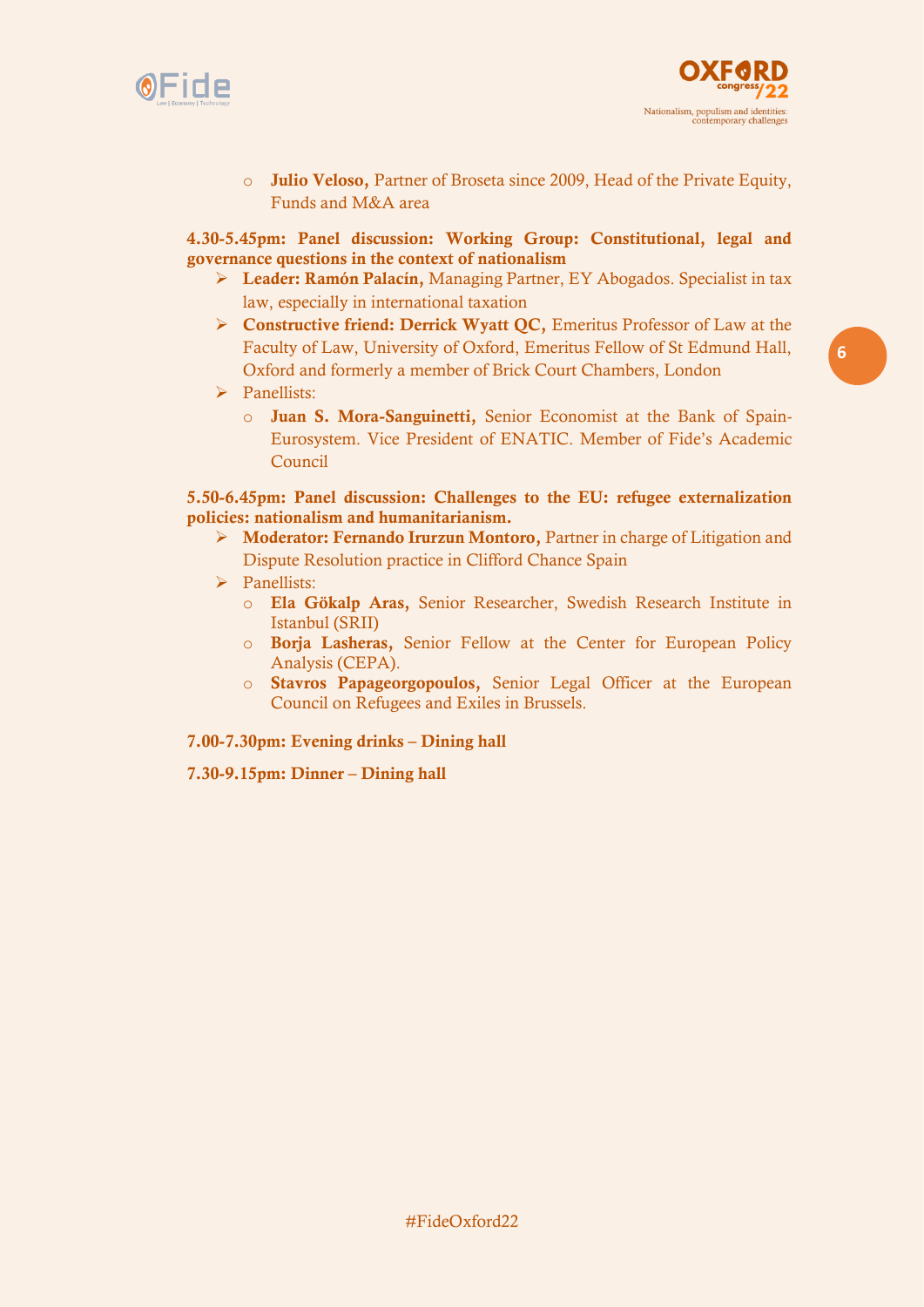



**7**

# **Wednesday 6 th April 2022**

*During the third day, the Congress will be focused on the analysis of nationalism in the context of the COVID 19 pandemic; Covid and the European Union, misinformation, and free speech in modern democratic societies; and presenting the preliminary conclusions from the working groups.*

07.15-08.00am: If the weather permits, delegates may be invited to join a walk around central Oxford, leaving from the front entrance of the College on Turl Street. 09.00-09.15am: Tea / Coffee The Bastion

9.30-10.00am: Keynote session: EU, Covid-19 and Nationalism: Legal Aspects Keynote speaker- Professor Ulla Neergaard, Professor in EU Law, University of Copenhagen. President of the Danish Association of European Law

10.00-10.55am: Panel discussion: Working Group: Nationalism in the context of the Covid 19 pandemic.

- ➢ Leader: Federico de Montalvo, President of the Spanish Bioethics Committee, IBC **UNESCO.**
- ➢ Constructive friend: Rosario Cospedal García, Director General of Genómica
- ➢ Panellists:
	- o Gabriel López Serrano, Director of Regulatory Affairs for Microsoft Ibérica. Member of Fide's Academic Council
	- o Concha Serrano, Director of Institutional Relations, Pfizer S.L.U.

## 11.00-11.30am: Coffee Break – The Bastion

11.30am-12.25pm: Panel on Misinformation and free speech in modern democratic societies

- ➢ Panellists:
	- o Teresa Rodríguez de las Heras Ballell, Professor of Commercial Law at the University Carlos III of Madrid. Of Counsel, Andersen. Member of Fide's Academic Council,
	- o Guillermo Serrano, Public Policy Manager, Spain & Portugal, Meta, and
	- o Dr Talita de Souza Dias, Shaw Foundation Junior Research Fellow in Law, Jesus College, Oxford.

### 12.30-1.30pm: Lunch – Dining Hall

1.30-2.15pm: Parallel working groups on Nationalism, populism, and identities: contemporary challenges.

- ➢ Working Group: Nationalism and populism at the national level
- ➢ Working Group: Constitutional, legal or governance questions in the context of Nationalism.
- ➢ Working Group: Nationalism in the context of the Covid 19 pandemic, and discussion on misinformation and Covid
- ➢ Working Group: Nationalism, populism, and the economy:
	- i. Sub-group 1: Globalisation and Populism
	- ii. Sub-group 2: The Future of the EU Project
	- iii. Sub-group 3: Populism and Inequality